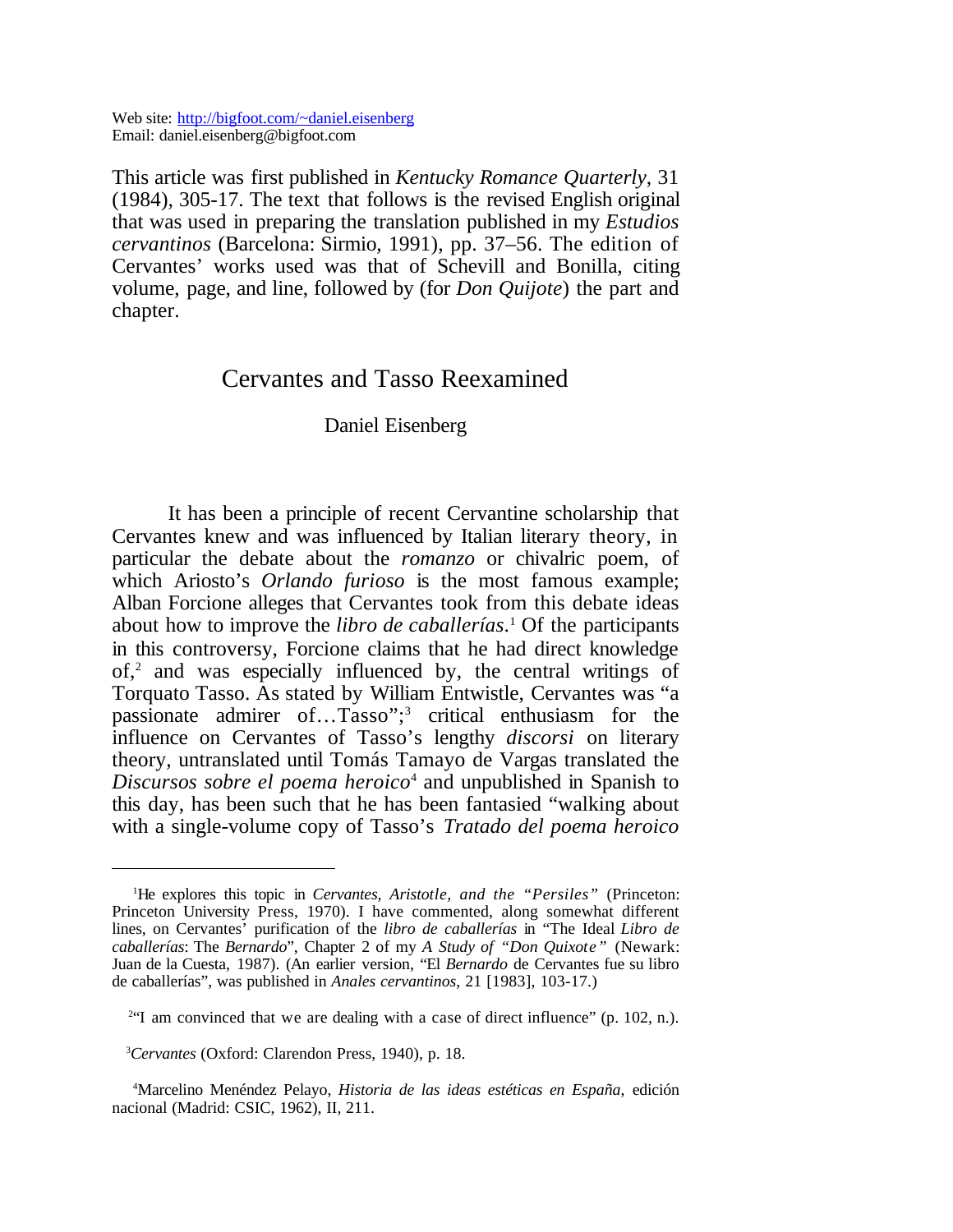and *Discurso del arte poética* in his pocket".<sup>5</sup>

It is undeniable that Cervantes and Tasso shared many views. Both accorded much importance to truth, history, and literary rules, though Tasso was more lenient than Cervantes; both rejected the use of the supernatural; both were interested in chivalry and chivalric literature, and in the effect of the latter on readers. We would not, however, claim that Cervantes owed his interest in chivalry to Tasso; no more would we assume that he took from him a rejection of the pagan miracular, so frequently censured by moralistic writers and by the church. In this article, I will argue that he did not take literary principles from Tasso either, and suggest that what knowledge he did have of Tasso's theory was indirect. A consequence of this argumentation is the validation of E. C. Riley's tentative, yet to my judgment more correct position: that to the extent that Cervantes' literary ideas are the result of reading, and not his discussions of these then-common questions, his observations, or his personal experiences as an author,<sup>6</sup> the "decisive event" (Riley, p. 12) in the formation of Cervantes' literary ideas was his reading of the *Philosophía antigua poética* (1596) of Alonso López Pinciano, who knew Tasso well. <sup>7</sup>

The literary ideas themselves are difficult to study, and even more difficult to form firm conclusions about. Sixteenth-century literary theory, especially Italian literary theory, is so abundant that it is next to impossible for one person to read and assimilate all the texts Cervantes might have had access to, which of course is a much greater body of writing than what he in fact read. To trace the various ideas, to distinguish borrowing from coincidence, is equally

<sup>5</sup>Arturo Marasso, cited in Alban Forcione, "Cervantes, Tasso, and the *Romanzi* Polemic", *Revue de Littérature Comparée*, 44 (1970), 433-43, at pp. 433-34.

<sup>6</sup>These four sources for his literary ideas were outlined by E. C. Riley, *Cervantes's Theory of the Novel* (Oxford: Clarendon Press, 1962), p. 6.

<sup>7</sup> Joaquín Arce, *Tasso y la poesía española* (Barcelona: Planeta, 1973), says: "aun cuando no le cita ni una sola vez, es incuestionable que Alonso López Pinciano ha tenido muy en cuenta al italiano" (p. 88). The question of López Pinciano's sources a complex question—is largely unstudied, though Sanford Shepard has examined "Las huellas de Escalígero en la *Philosophía antigua poética* de Alonso López Pinciano", *Revista de Filología Española*, 45 (1962), 311-17, and Judy B. McInnis, "Allegory, Mimesis, and the Italian Critical Tradition in Alonso López Pinciano's *Philosophía antigua poética*", *Hispano-Italic Studies*, 1 (1976), 9-22, offers some helpful comments on all of El Pinciano's Italian predecessors. Antonio Vilanova, "Preceptistas de los siglos XVI y XVII", in *Historia general de las literaturas hispánicas*, III, reprint with a new chapter (Barcelona: Vergara, 1969), 567-614, at p. 604, claims that besides Vida and Scaliger, whom he cites, López Pinciano "además de Robortelli y Castelvetro, conoce las poéticas del Minturno y de Fracastoro y sigue con especial preferencia los *Discorsi del poema eroico* de Torquato Tasso".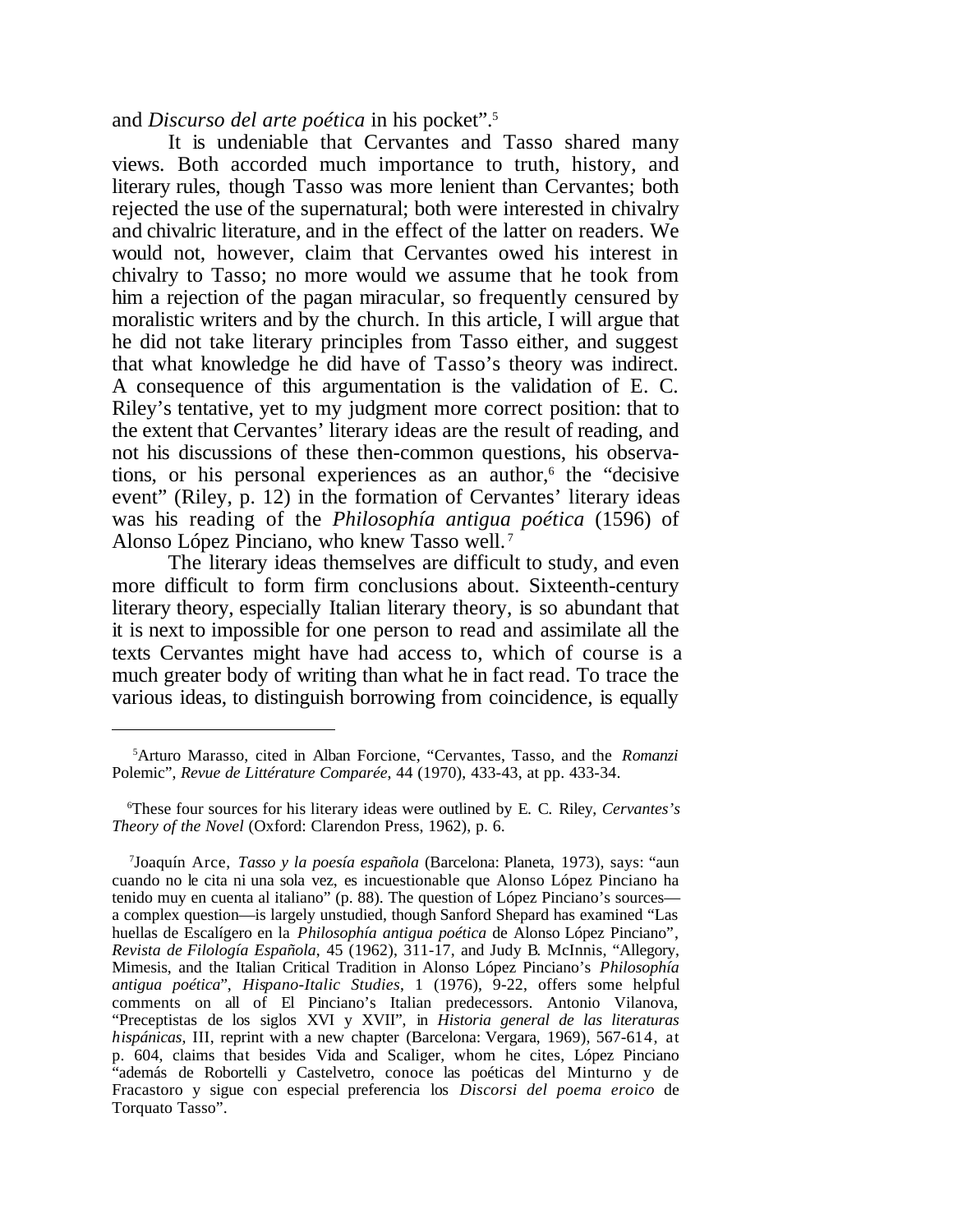difficult, and in some cases impossible. I therefore take a different approach, and will study this question externally, examining Cervantes' views about Italy, Italian literature, and Tasso's poetry, by means of which to arrive at some conclusions about the influence of the latter's literary ideas on him.

Cervantes' love for Italy is very evident. In the *Persiles*, "El licenciado Vidriera", "La fuerza de la sangre", in his desire to serve the Conde de Lemos in Naples, we see that he admired Italian cities, architecture, wine, food, abundance, and comfort. Yet missing in his attitude, as known to us, is any belief that Spain and Spaniards had anything to learn from the Italian people;<sup>8</sup> the only Italians of any significance in Cervantes' works are Rutilio, the dancing-master who tells his fantastic story in the first book of the *Persiles*, and the three Italian protagonists of "La señora Cornelia", whose problems are solved through the intervention of Spaniards. Italy's chief claim to greatness, as seen through Cervantes' works, was that the center of the Catholic church was located in Rome, and Cervantes' most eloquent praise (in the *Parnaso*, VIII; also "Licenciado Vidriera", *II, 81, 16-21*) is for Naples, the Spanish capital. To any Spaniard of Cervantes' day, Italy's greatness would have seemed a thing of the past, while the glory of Spain, despised for so long,<sup>9</sup> was in the present. Italy was pleasant, but it was soft and decadent.<sup>10</sup>

9 In Ariosto, for example, the Spaniards are Saracens, allies of the infidels against the Christians.

<sup>8</sup>The only Italian university mentioned in Cervantes' works is that of Bologna, where there was and still is a Spanish college ("La señora Cornelia", *III, 69, 25-70, 3*) and there is only a second-hand report of one Italian academy, where the topic of the day was one already discussed in Spain and on which the pilgrims have themselves much to say, "si podía aver amor sin zelos" (*Persiles, II, 182, 23-31,* III, 19).

Although Don Quixote called Italian a "lengua fácil" (*IV, 295, 18-19,* II, 62), and Cervantes portrays himself as able to converse in that language (*Parnaso, 117, 11-18,* VIII), Cervantes' fictional travelers have little interaction with Italians, and this is especially significant when we consider how much pleasant conversation there is in Cervantes' works, and how he prided himself on having friends (*Novelas ejemplares, I, 20, 7,* Prologue). Cervantes twice makes the point that in Lucca the Spaniards are treated better than elsewhere ("Licenciado Vidriera", *II, 80, 6-9*; *Persiles, II, 184, 4-10,* III, 19), implying that he had been treated less than cordially.

<sup>&</sup>lt;sup>10</sup>The following quotations are from the chapter on Tasso in Francesco de Sanctis' *History of Italian Literature*, trans. Joan Redfern (New York: Harcourt Brace, 1931), Volume II: "The only exception [to European political progress] was Italy. Italians were not only not founding their *patria*, but had utterly lost their independence, their liberty, and the preëminent place that they had held till now in the world's history" (p. 622). "Feeling for art was exhausted, and inspiration and spontaneity in composing and in judging were spoiled by reasonings founded on conceptions of criticism acknowledged by every one and looked upon as Holy Writ"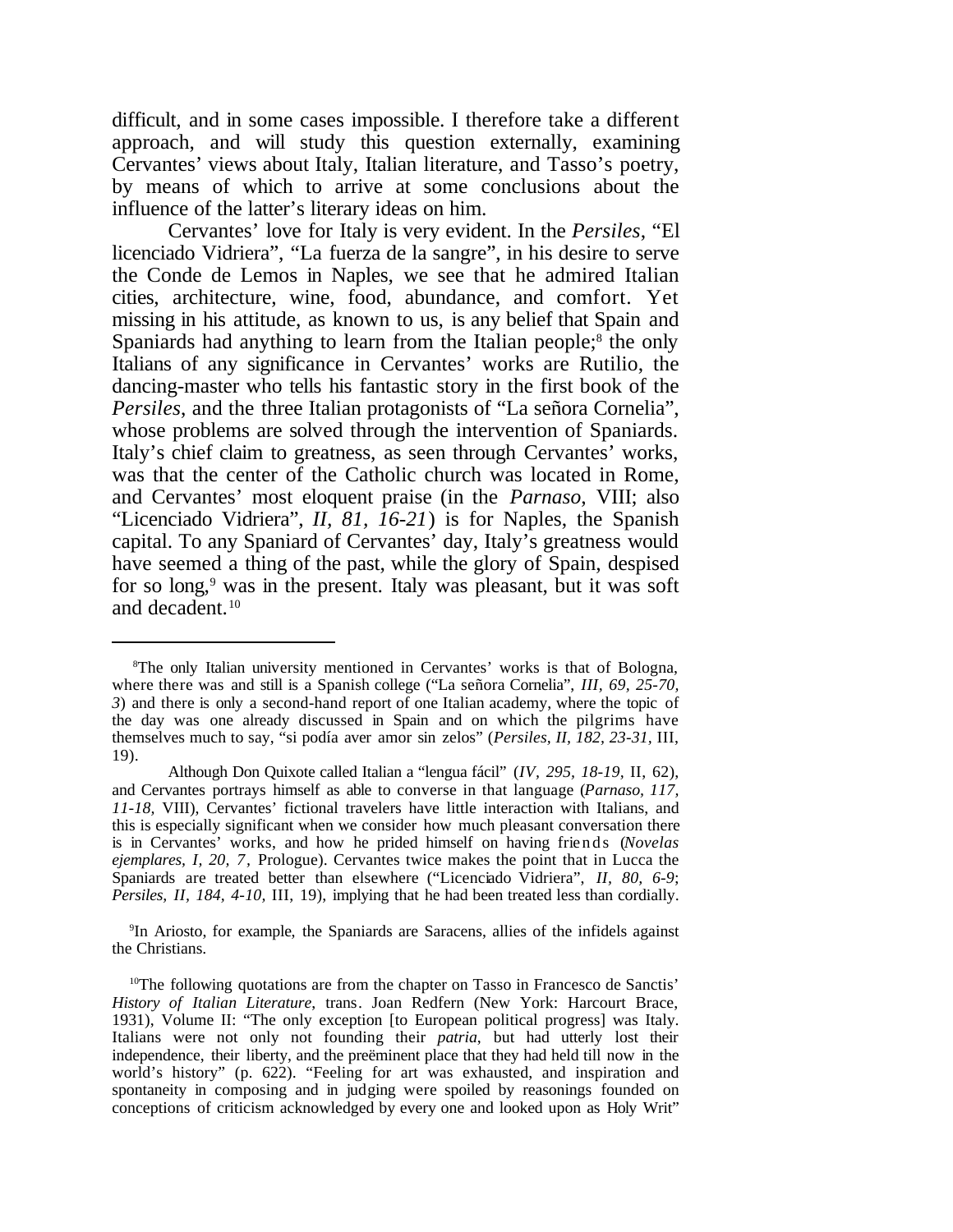What is also missing in Cervantes' works, which deal more with literature than those of any other writer of his generation, is enthusiasm for Italian literature, without which an interest in Italian literary theory is unlikely. With the single, though significant, exception of Ariosto, there are found in Cervantes' works few recollections, even fewer overt recollections, of Italian literature, in his day in frank decay.<sup>11</sup> Where are the reminiscences of Petrarch's lyrics, to compare with those of Garcilaso?<sup>12</sup> Where those of Dante, the greatest author both of Italy and of Christian poetry?<sup>13</sup>

There is, in Cervantes, a constant celebration of *Spanish* literature, and *Spanish* authors. In the *Parnaso* we learn that they

<sup>12</sup>The only overt citation of Petrarch ("El casamiento engañoso", *III, 146, 20-21*) is on the topic of *engaño*.

<sup>(</sup>p. 636). "In Italy there was no struggle because there was no conscience, that is to say, no convictions nor religious nor moral nor political passions" (p. 627). "In Italy it proved to be quite as difficult to restore faith as to restore morality. The only result was hypocrisy, the observance of forms apart from conscience. Sensible men took to dissembling in their talk and habits, and in public and private affairs: an immorality so profound that conscience was left powerless and the whole of life was robbed of its dignity" (pp. 625-26). Italians generally blamed, and many would still blame, Italy's decadence on the Spanish domination, the Counter-Reformation, and the Inquisition.

<sup>&</sup>lt;sup>11</sup>"Literature was only a mechanism, a technical artifice; people searched for the examples to be found in writers, instead of the intrinsic reasons for the forms in their relation to the things" (De Sanctis, p. 633). "Nothing was left [of Italy's literary life] but irritations, little excitements, accusations, slanders, storms in teacups on the subject of grammar, in short, the grossest, the most pedantic part of that life" (p. 635).

<sup>13</sup>The parallel cited by Forcione, "Cervantes, Tasso, and the *Romanzi* Polemic", p. 436 (also *Cervantes, Aristotle, and the "Persiles"*, p. 102, n. 21), is interesting but hardly conclusive; one would expect more evidence than this single, well-known simile. (See Riley's comment in his review, *Hispanic Review*, 41 [1973], 563-67, at p. 564, n. 1.) Francisco López Estrada, in his overwhelmingly negative examination of "La influencia italiana en *La Galatea* de Cervantes", *Comparative Literature*, 4 (1952), 161-69, also argues against influence of Dante (p. 168). Aside from Ariosto, the only Italian authors who have been clearly and unequivocally identified as Cervantine sources are Bembo, Tansillo, and Mario Equicola; see Eugenio Mele, "Il Cervantes traduttore d'un madrigale del Bembo e un'ottava del Tansillo", *Giornale Storico della Letteratura Italiana*, 34 (1899), 457-60, and Geoffrey Stagg, "Plagiarism in *La Galatea*", *Filologia Romanza*, 6 (1959), 255-76; none of these, it should be noted, was a source for literary theory. Kenneth P. Allen, "Cervantes' *Galatea* and the *Discurso intorno al comporre dei romanzi* of Giraldi Cinthio," *Revista Hispánica Moderna*, 39 (1976-77), 52-68, while reinforcing the importance of Bembo, makes a case he himself admits is less than airtight for Giraldi. Other studies, such as those of Joseph Fucilla, "El papel del *Cortegiano* en la segunda parte de *Don Quijote*", pp. 17-26, and "Ecos de Sannazaro y de Tasso en *Don Quijote*", pp. 27-37 of his collection *Relaciones hispanoitalianas*, *Anejo* 59 of the *Revista de Filología Española* (Madrid, 1953), overgeneralize from commonplaces. (Even with this approach, Fucilla finds that "las huellas [de Tasso] son muy secundarias", p. 36.)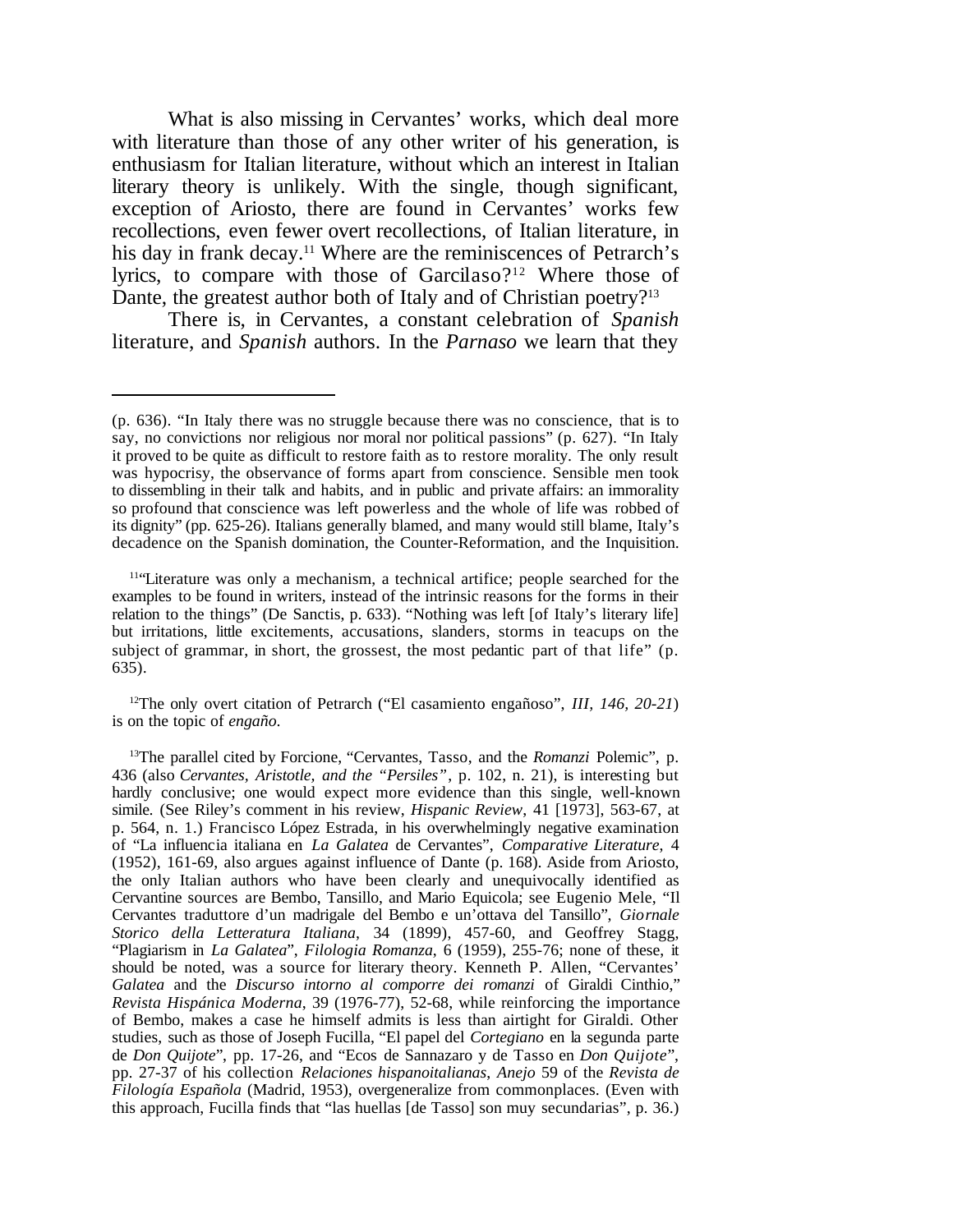were—some of them—the beloved of Apollo, equal to or better than the great writers of antiquity.<sup>14</sup> They certainly were as good as Italian authors. The heroic poems of Ercilla, Juan Rufo, and Cristobal de Virués "pueden competir con los más famosos de Italia" (*Don Quijote, I, 105, 16-17,* I, 6). According to the "venerable Telesio", every one of the authors named in the "Canto de Calíope" "se aventaja…al más agudo estrangero" (*La Galatea, II, 238, 4-5,* VI). Enrique Garcés' translation of Petrarch surpasses the original  $(II, 228, 21-28, VI)$ ,<sup>15</sup> and a completely unknown Gutierre Carvajal wrote in Italian as well as did Ariosto (*II, 213, 33-214, 4,* VI); the Turia is more famous than the Po (*II, 233, 32,* VI), and the Betis "puede…, dignamente, al Mincio, al Arno, al Tibre aventajar[s]e" (*II, 222, 29-30,* VI). The Italian authors were good, but the Spaniards have improved on these predecessors.<sup>16</sup>

This is precisely the case with Tasso; there is much to indicate that Cervantes was far from an unqualified enthusiast of Tasso's poetry or, by implication, his theory. Cervantes' very enthusiasm for Ariosto, at the opposite pole from Tasso of the greatest literary debate of the sixteenth century, $17$  is itself sugges-

<sup>15</sup>On Garcés, see Luis Monguió, *Sobre un escritor elogiado por Cervantes. Los versos del perulero Enrique Garcés y sus amigos (1591)*, University of California Publications in Modern Philology, 58, No. 1 (Berkeley and Los Angeles: University of California Press, 1960), pp. 1-64.

<sup>16</sup>As Lope intended to surpass Tasso (Arce, p. 46), so in Cervantes' own works we see an intent to surpass the Italians and compete with the classics. The *Parnaso*, everyone agrees, is superior to its Italian predecessor, the *Viaggio in Parnaso* of Caporali, his *Novelas* are superior to those of the *novelliere* (that they are more *ejemplares* is undeniable), and he thought that he could, by purifying the *libro de caballerías*, write a work of the stature of those of Homer and Virgil (*Don Quijote, II, 346, 10-12,* I, 48). The *Persiles* "se atreve a competir con Eliodoro" (*Novelas ejemplares, I, 23, 16-17,* Prologue), and would "llegar al estremo de bondad possible" (*Don Quijote, III, 34, 17-18,* II, Dedication).

 $17$ This debate, to be treated at greater length shortly, was about the nature of the epic, and whether the *Orlando furioso*, with its casual approach to historical truth, religion, and chivalry, and lack of a single protagonist, should be so labeled or was something else, a *romanzo*. The best introduction to this debate is Camilo Guerrieri-Crocetti's *G. B. Giraldi ed il pensiero critico del sec. XVI* (Milan: Dante Alighieri, 1932), which includes a chapter on "Aristotelismo e romanzo" and another on "Cervantes e Lope de Vega".

<sup>14</sup>Thus his "edad" was "más venturosa / que aquella de los griegos y latinos" (*La Galatea, II, 214, 15-16,* VI). The same point is made in a work of literary scholarship which Cervantes surely knew, but whose considerable influence on him is unexamined: Miguel Sánchez de Lima's *Arte poética en romance castellano* (1580), pp. 21-23 of the edition of Rafael de Balbín Lucas (Madrid: CSIC, 1944). Even the verses of the Conde de Lemos "excedían a los de Virgilio y Homero" (Alfonso Pardo Manuel de Villena, Marqués de Rafal, *Un mecenas español del siglo XVII. El Conde de Lemos* [Madrid, 1911], p. 168).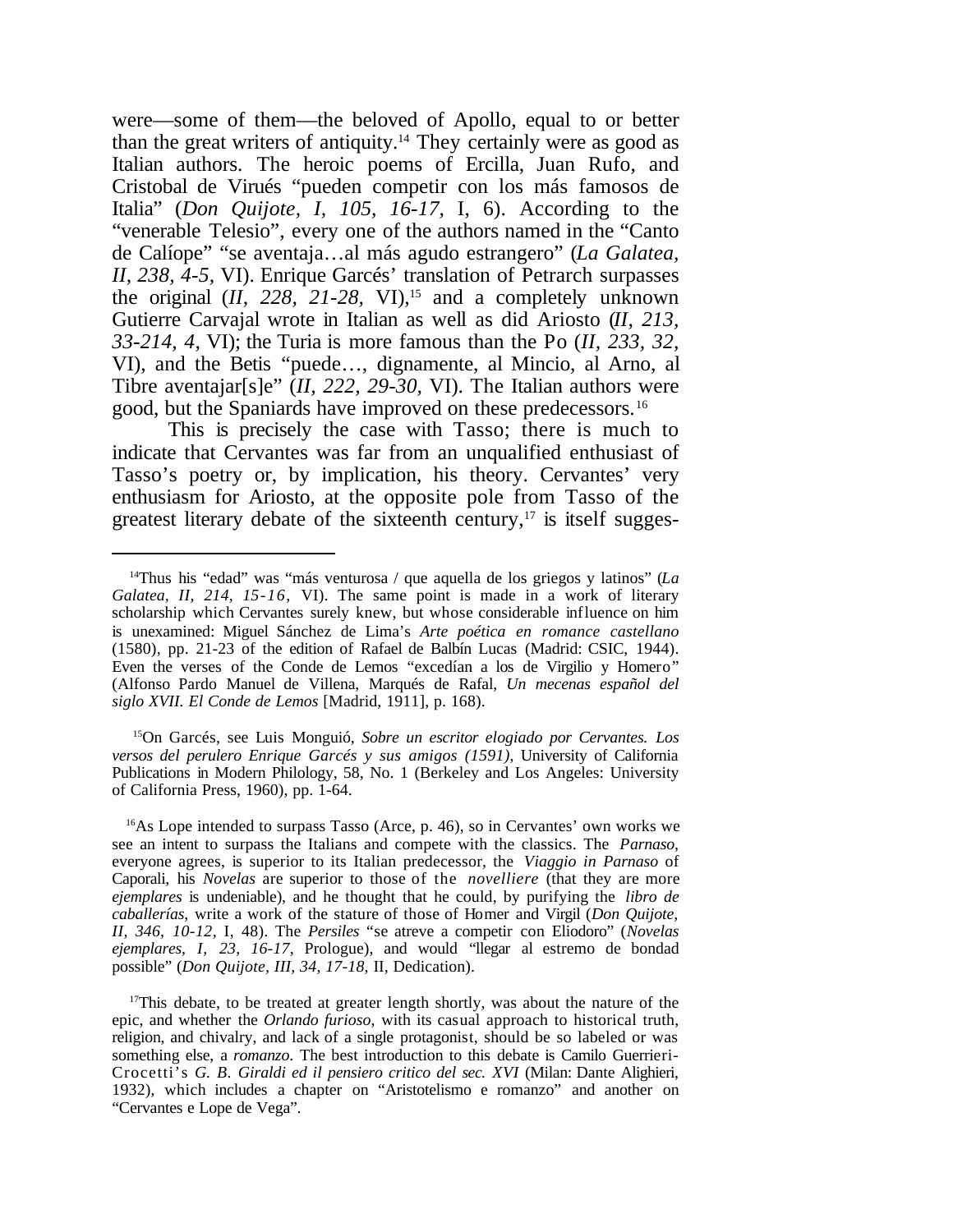tive. There are several explicitly favorable references to Ariosto in *Don Quijote* (*I, 98, 31-99, 3,* I, 6; *II, 406, 7,* I, 52; *III, 50, 23-24,* II, 1; *III, 72, 27-73, 2,* II, 4; *IV, 294, 18-19,* II, 62), and much that is suggestive of further influence.<sup>18</sup> Ariosto, not Tasso, is mentioned before and alluded to in the "Canto de Calíope". Cervantes cites Tasso's *Aminta* (*Don Quijote, IV, 295, 28,* II, 62) in order to praise the translation of his friend Jáuregui, without mentioning Tasso's name or praising the work.<sup>19</sup> The references in the *Parnaso* to Tasso (*28, 15,* II; *74, 32,* V) are ambiguous, and the reference to him in the *Persiles* even more so.

Tasso was the subject of a monument in Rome, and in the visit to Rome which concludes the *Persiles* it was logical to mention him. Cervantes says of him there: "el qual avía de cantar Jerusalén recuperada con el más heroico y agradable plectro que *hasta entonces* ningún poeta huviesse cantado" (*II, 243, 13-16,* IV, 6; italics mine). Immediately thereafter, however, he says of the then-unpublished (and now forgotten) Francisco López de Zárate, that his "voz avía de llenar las cuatro partes de la tierra, y cuya armonía avía de suspender los coraçones de las gentes, contando $20$ la invención de la Cruz de Christo, con las guerras del emperador Constantino; *poema verdaderamente heroico y religioso, y digno del nombre de poema*" (*II, 243, 18-24, IV, 6; italics mine*).<sup>21</sup>

This juxtaposition of an Italian and a Spanish work, also seen in the contrast in *Don Quijote* (II, 62) between the Italian *Bagatelle* and the Spanish *Luz del alma*, speaks eloquently of Cervantes' view of the two literatures, especially on topics related to religion and chivalry, two matters of the greatest importance to him. The Spaniards were the military (chivalric) leaders of the world, as well as the ones spreading the cross to the farthest reaches of the globe. They were the experts on Christian warfare, and the fervent and patriotic defenders of the Catholic faith. They were in addition the

<sup>18</sup>See Maxime Chevalier, *L'Arioste en Espagne* (Bordeaux: Institut d'Études Ibériques et Ibéro-Américaines de l'Université de Bordeaux, 1966), pp. 439-91.

<sup>19</sup>On the lack of influence of the *Aminta* on Cervantes, see the second article of Fucilla cited in note 13.

<sup>20</sup>"Cantando", in the edition of Avalle-Arce.

 $21$ López de Zárate was very highly regarded in his day, praised extensively by Lope, Gracián, and Pérez de Montalbán; Nicolás Antonio "le atribuyó casi el principado de los poetas" (María Teresa González de Garay Fernández, *Introducción a la obra poética de Francisco López de Zárate* [Logroño: Instituto de Estudios Riojanos, 1982], p. 25). For the dedication of his *Varias poesías* in 1619, the Duke of Medina-Sidonia rewarded him with a gold crown for each verse, a truly fabulous sum (González, p. 59).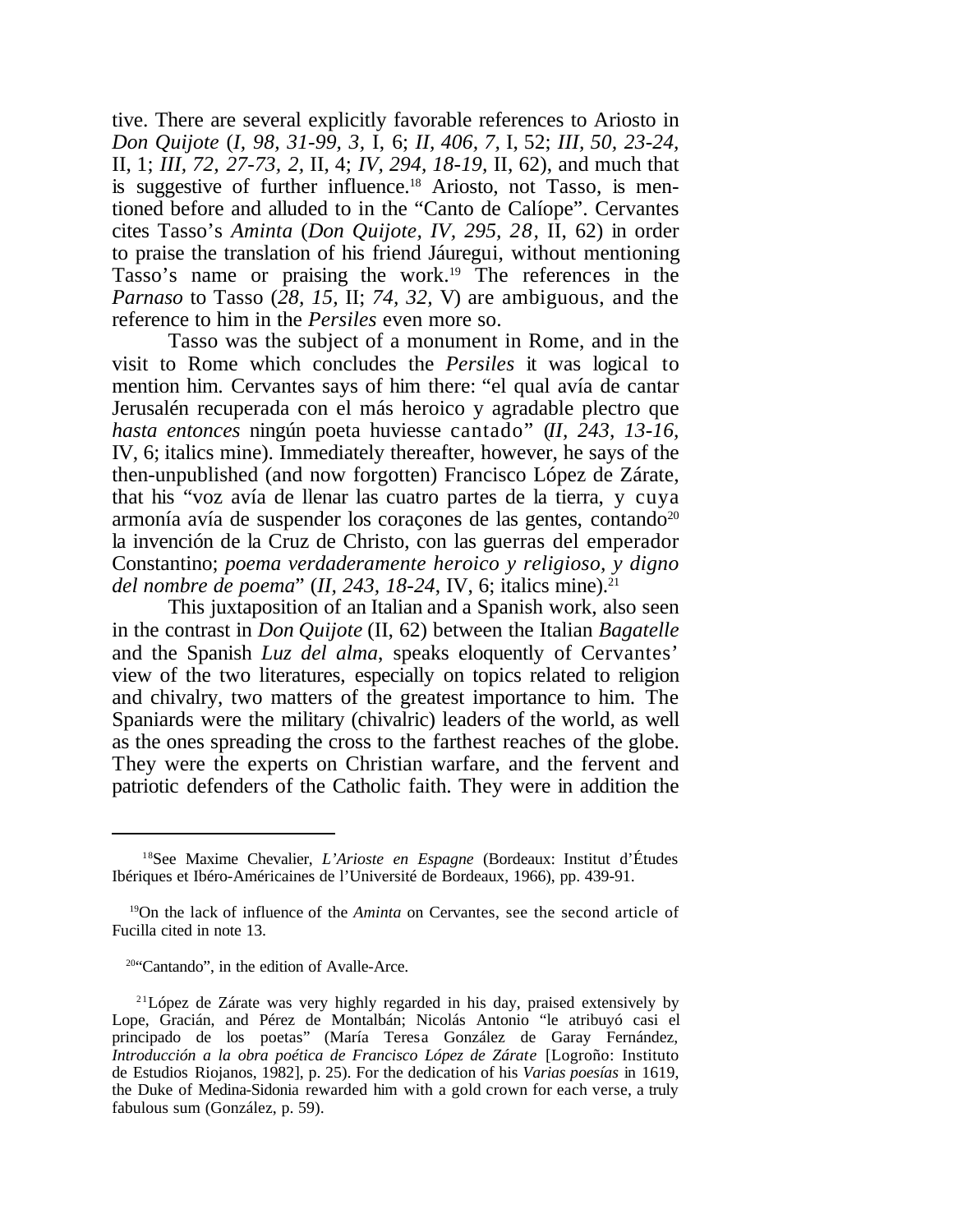defenders of Italy, incapable of defending, much less unifying, itself. What was an Italian doing writing about these matters? What inspiration could readers take from the crusade described by Tasso, ultimately a failure?

But to limit ourselves to literary theory. If Cervantes were interested in Italian theory, if he had been exposed to it-as is often suggested-during his early visit to Italy, we might well expect to find some influence of it on his works. Jean Canavaggio and E. C. Riley have already pointed out that this influence is not found in *La* Galatea.<sup>22</sup> I would like to point out that it is also completely missing from his *comedias*. Cervantes was keenly interested in the *comedia*; it would have been just as logical for him to read theorists on it as on the epic, and there was, in Italy, a large body of criticism on comedy. Yet no Italian influence on Cervantes' drama has ever been proposed, nor is any to be found. Whether one looks at characterization, plot, language, or purpose, the differences between Cervantes' practice and the Italian theorists on comedy are overwhelming.<sup>23</sup>

There was, of course, in Italy a similarly voluminous debate about the *romanzo* or chivalric poem: its value, proper characteristics, and relationship to the epic. This debate, which is supposed to have influenced Cervantes, was focused on Ariosto, and attempted, as literary theory must do with every new classic, to harmonize rules with a work which does not follow them. That Cervantes had heard of the debate, and knew what the major issues were, seems to me beyond any doubt.<sup>24</sup> I believe, however, that the use of the English term "*romances* of chivalry" as a label for the Spanish *libros de caballerías*<sup>25</sup> has led to a conclusion which neither the Italian theorists—Pigna, Giraldi Cintio, Torquato Tasso, and others—nor the Spaniards would have shared: that this debate

<sup>22</sup>Canavaggio, "Alonso López Pinciano y la estética literaria de Cervantes en el *Quijote*", *Anales Cervantinos*, 7 (1958), 15-107, at p. 22; Riley, *Theory*, p. 11.

<sup>23</sup>See Marvin T. Herrick, *Comic Theory in the Sixteenth Century*, Illinois Studies in Language and Literature, 34, Nos. 1-2 (Urbana: University of Illinois Press, 1950).

<sup>&</sup>lt;sup>24</sup>The canon refers to one of them: whether a heroic work may have multiple protagonists (quoted below). This may, however, have reached him via López Pinciano, III, 150-64, where it is discussed.

<sup>&</sup>lt;sup>25</sup>The English term is a somewhat misleading translation of the Spanish, and deemphasizes the works' historical pretense, giving them a link with fiction which was neither the authors' clear intent nor the readers' expectation. See my *A Study of "Don Quixote"*, p. xxi, and "The Pseudo-Historicity of the Romances of Chivalry", *Quaderni Ibero-Americani*, Nos. 45-46 (1974-75), 253-59, now in *Romances of Chivalry in the Spanish Golden Age* (Newark: Juan de la Cuesta, 1982), pp. 119-29.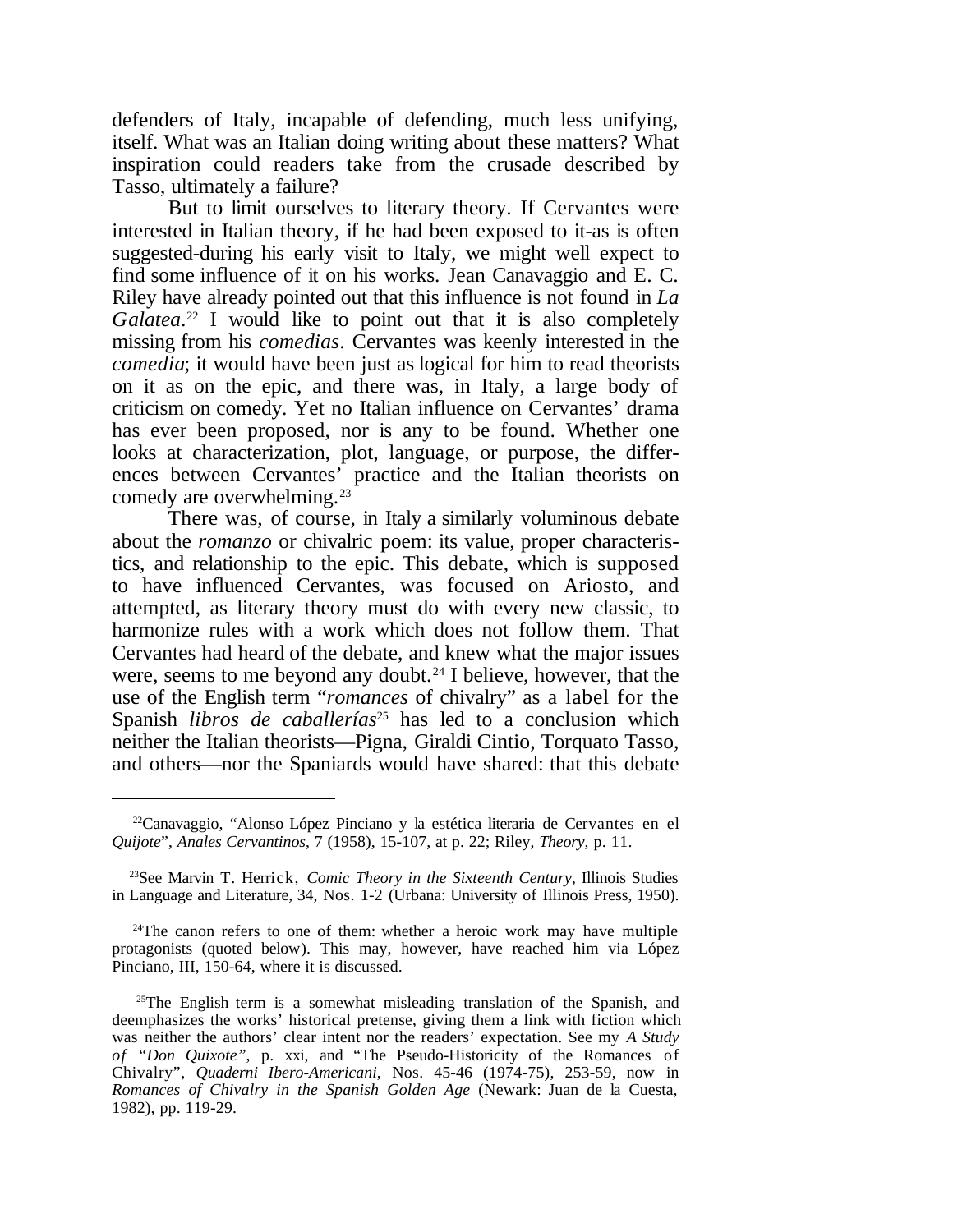about the *romanzo* had much to do with Spanish *libros de caballerías*. The Italians were scarcely going to discuss something held in little repute, in learned circles, in its native country;<sup>26</sup> they scarcely mention the Spanish works, which were seen as having little merit or relevance to the problems being examined. When they mention Spanish *romanzi* they may be, and in one case certainly are,<sup>27</sup> alluding to *romances*, or ballads; on the few occasions when Italians do mention a name like Amadís or Palmerín they may be referring to the popular *romanzo* of Torquato Tasso's father, Bernardo Tasso (*Amadigi*, first published in 1560 though written somewhat earlier),<sup>28</sup> or those of Dolce (*Palmerino*, 1561; *Primaleone*, 1562). When they do refer to the Spanish heroes, they are contemptuous.<sup>29</sup>

The Italian *romanzi* and the Spanish *libros de caballerías*

<sup>28</sup>Thus, in the quotations from Torquato Tasso reproduced below, *Amadigi* is one of "i nostri". A note on Bernardo Tasso's contact with *Amadís* is provided by Harold Livermore, "The 15th Century Evolution of the *Romance*", *Iberoromania*, 23 (1986), 20-39, at p. 26, n. 13.

<sup>29</sup>Pigna, who first proposed the *romanzo* as a new genre, distinct from the epic, wrote: "Le Spagnole Romanzerie quasi tutte di vanità son piene: stando elle solo in su i miracoli: & con li spiriti ò del'una sorte ò dell'altra facendo sempre nascere cose dal naturale lontane, & del diletto, che per le leggitime maraviglie suol nascere. Molto meno gli altri in cio peccano: & molto meno perciò errato hanno" (*I Romanzi* [Venice: Bottega d'Erasmo, appresso V. Valgrisi, 1554], p. 40). And Giraldi Cintio, author of the *Discorsi…intorno al comporre dei Romanzi, delle Comedie, e delle Tragedie, e di altre maniere di Poesie* (Venice: Gabriel Giolito, 1554), says (p. 37): "Credo io…che non piu l'havrebbon lodato, che loderessimo noi l'Ariosto, s'egli nel suo Poema havesse posto gli svenimenti che vengono in Amadigi ne i furori delle battaglie, quando vede la sua Oriana, all'aspetto della quale gli cadono tante volte ne i conflitti l'arme di mano, et egli come morto se ne rimane, come se fusse una feminuccia, od un tenero fanciullo". Giraldi's attacks on all foreign *romanzi*, in which "puoco di buono si contiene" (p. 41), should also be considered.

The treatises of Pigna and Giraldi are available in the microfilm series *Italian Books before 1601* (Erasmus Press and General Microfilm Company), reels 65 and 181 respectively. That of Giraldi is also included in his *Scritti critici*, ed. Camilo Guerrieri Crocetti (Milan: Marzorati, 1973), pp. 43-167; it was translated by Henry L. Snuggs (*On Romances* [Lexington: University of Kentucky Press, 1968]).

<sup>26</sup>*Romances of Chivalry*, pp. 10-13 and 44-47.

<sup>27</sup>Pigna's discussion of brief Spanish *romanzi*, eventually linked together to form larger works (Forcione, *Cervantes, Aristotle, and the "Persiles"*, p. 25, n. 32), evidently refers to ballads. This is the earliest statement known to me, and perhaps the origin, of the theory that Spanish ballads were the origin of longer works, rather than (as neotraditionalist theory maintains) fragments of them (see C. Colin Smith, *Spanish Ballads* [Oxford: Pergamon Press, 1964], p. 11).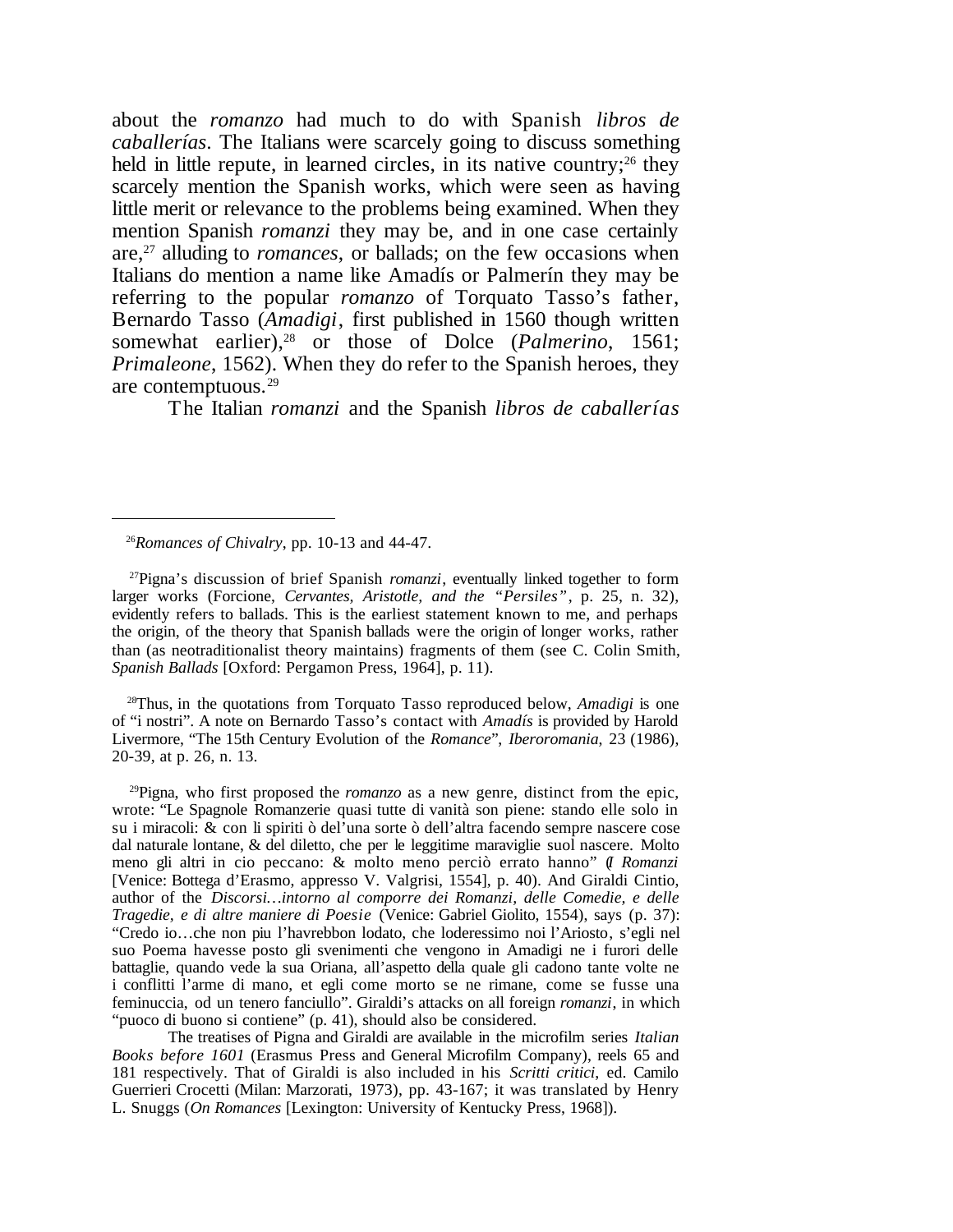are very different works;<sup>30</sup> an Italian Hispanist, studying Dolce's "rifacimento" of *Palmerín*, calls the differences in the genres "abissale" (like an abyss).<sup>31</sup> Bernardo Tasso's *Amadigi*, to cite an obvious comparison, differs dramatically from *Amadís*. <sup>32</sup> The Italian works are much more literary, with elaborate, colorful imagery and a complex structure. The Spanish books not only claim to be true histories, which the Italian works never do, they imitate historical writing, and tell their tales in a straightforward, unpretentious, and unpoetical way. In the Spanish books, perhaps reflecting national character, the interest is on chivalric deeds, battles, and tournaments; love is secondary. In the *romanzi* love is given a focus that it has in none of the Spanish works.<sup>33</sup> Speaking

<sup>31</sup>F. Bacchelli, "Il *Palmerín de Olivia* nel rifacimento di Ludovico Dolce", in *Studi sul "Palmerín de Olivia".* III. *Saggi e ricerche* (Pisa: Istituto di Letteratura Spagnola e Ispano-Americana dell'Università di Pisa, 1966), pp. 159-76, at p. 166.

<sup>33</sup>See my *Romances of Chivalry*, pp. 70-71; *Amadís*' sentimentalism was not imitated by the books which followed it. Even it was not amorous enough for Italian tastes; Bernardo Tasso focused the *Amadigi* even more strongly on the love element, and described its consummation (Williamson, p. 125).

<sup>30</sup>One of their greatest similarities is their abundance and length; "over sixty of them [*romanzi*] survive, and no man lives with enough patience to work through the whole" (Edward Williamson, *Bernardo Tasso* [Rome: Edizioni di Storia e Letteratura, 1951], p. 136). For this reason, though there is abundant scholarship on the major authors, there is no more recent overview of the *romanzo* than Francesco Fòffano's *Il poema cavalleresco dal XV al XVIII secolo* (Milan: F. Vallardi, 1904). The best introduction in English is that found in the introduction of Stewart A. Baker and A. Bartlett Giamatti's edition of William Stewart Rose's translation of the *Orlando furioso* (Indianapolis and New York: Bobbs-Merrill, 1968); also valuable is A. Bartlett Giamatti, "Headlong Horses, Headless Horsemen: An Essay on the Chivalric Epics of Pulci, Boiardo, and Ariosto", in *Italian Literature: Roots and Branches. Essays in Honor of Thomas Goddard Bergin*, ed Giose Rimanelli and Kenneth John Atchity (New Haven: Yale University Press, 1976), pp. 265-307. See also Ruggero M. Ruggeri, *L'umanesimo cavalleresco italiano da Dante all'Ariosto*, nuova edizione riveduta e ampliata (Naples: Conte, 1977).

 $32$ The author himself was concerned that it not resemble its Spanish source closely (Williamson, p. 127); to please an Italian audience, as well as avoid the charge of being a mere translator, he had to give the work more variety and structure than *Amadís* had (p. 106).

The differences between *Amadís* and *Amadigi*, of the latter of which there has been no edition since 1832, are described thus by Francesco Fòffano, "L'*Amadigi di Gaula* di Bernardo Tasso", *Giornale Storico della Letteratura Italiana*, 25 (1895), 249-310: "Tre sono le azioni principali dell'*Amadigi*: gli amori di Amadigi ed Oriana, quelli di Alidoro e Mirinda, e quelli di Floridante e Filidora. Di queste la prima è tolta dal romanzo spagnuolo: le altre due sono invenzione del poeta" (p. 272). And: "Ciò che rende prolisso e noioso l'*Amadis*, sono le descrizioni minuziose…i dialoghi frequenti…le tirate rettoriche, le riflessioni morali, le lettere, i soliloqui e va dicendo; ma il poeta italiano accorcia le prime, compendia o toglie via i secondi, salta a piè pari gli ultimi" (pp. 272-73).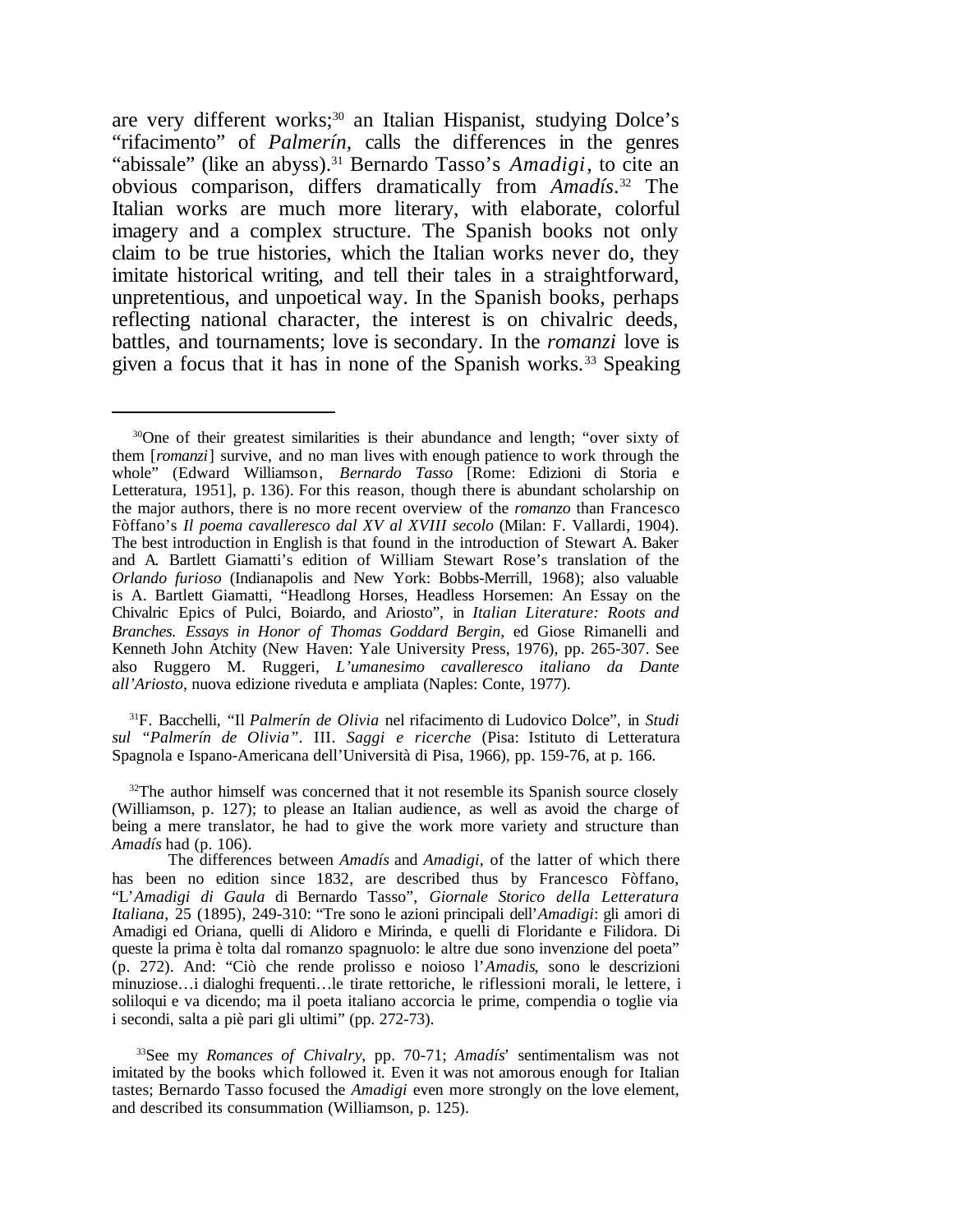of the genres as a whole, in the Spanish books love is a pretext for chivalric adventures, in the Italian poems the adventures are a pretext for love.<sup>34</sup>

Furthermore, the Spanish books of chivalry are much more realistic than the *romanzi*. To be sure, their realism pales when compared with that of Cervantes, yet it is still noteworthy when they are compared with the Italian poems. In contrast with the *romanzi*, in the *libros de caballerías* the emphasis is on the external, rather than internal, world; it is focused more on action than emotions. The descriptions of foreign locales—Greece, North Africa, Asia—were intended to satisfy a Spanish desire to learn about strange and wonderful places. There is similarly, in the Spanish books, a greater sense of purpose and morality. It is a simple, even superficial morality, but its existence is undeniable. The comment of Francesco de Sanctis about Ariosto's work, "it is utterly wanting in any motive connected with religion, patriotism, or morality",<sup>35</sup> could never be said about any *libro de caballerías*.

Added to this is the fact that the *romanzi* were written in verse, a point the Italian theorists address at length, and the *libros de caballerías* in prose; Cervantes' skepticism about verse, and preference for prose, is well known, and I have elsewhere speculated that he may have seen prose literature as an authentically Spanish contribution, an innovation rather than an inadequacy.<sup>36</sup> When the verse *romanzi* were such vastly different works, different in focus, subject matter, and structure and style, when the Italian writers on the *romanzo* showed scorn for the Spanish heroes, it is unlikely that Cervantes, a patriotic Spaniard, would have turned to the Italians for guidance about how to write about the heroes which Italy herself lacked. The literary philosophy López Pinciano presented was *antigua*, as he stated in the title. The implication is that it was therefore better; it came from the people who really

<sup>34</sup>Thus, in Torquato Tasso's one favorable comment on the Spanish *libros de caballerías*, in which he compares them positively with not Italian but French books, what he admires in them is not their deeds, but their loves. (The Italian text is conveniently available in Henry Thomas' *Spanish and Portuguese Romances of Chivalry* [1920; rpt. New York: Kraus Reprint, 1969], p. 195, n. 2; the excerpt from Tasso's *Apologia* for his *Gerusalemme liberata* quoted on p. 183, n. 2, praises the *story* of Amadís, not the book *Amadís de Gaula*.)

<sup>3 5</sup>*History of Italian Literature*, I, 436. De Sanctis' view has been attacked, and Ariosto's goals much discussed; still, the comment would not have been made about a Spanish work.

<sup>36</sup>In "The Ideal *Libro de caballerías*: The *Bernardo*", cited in note 1.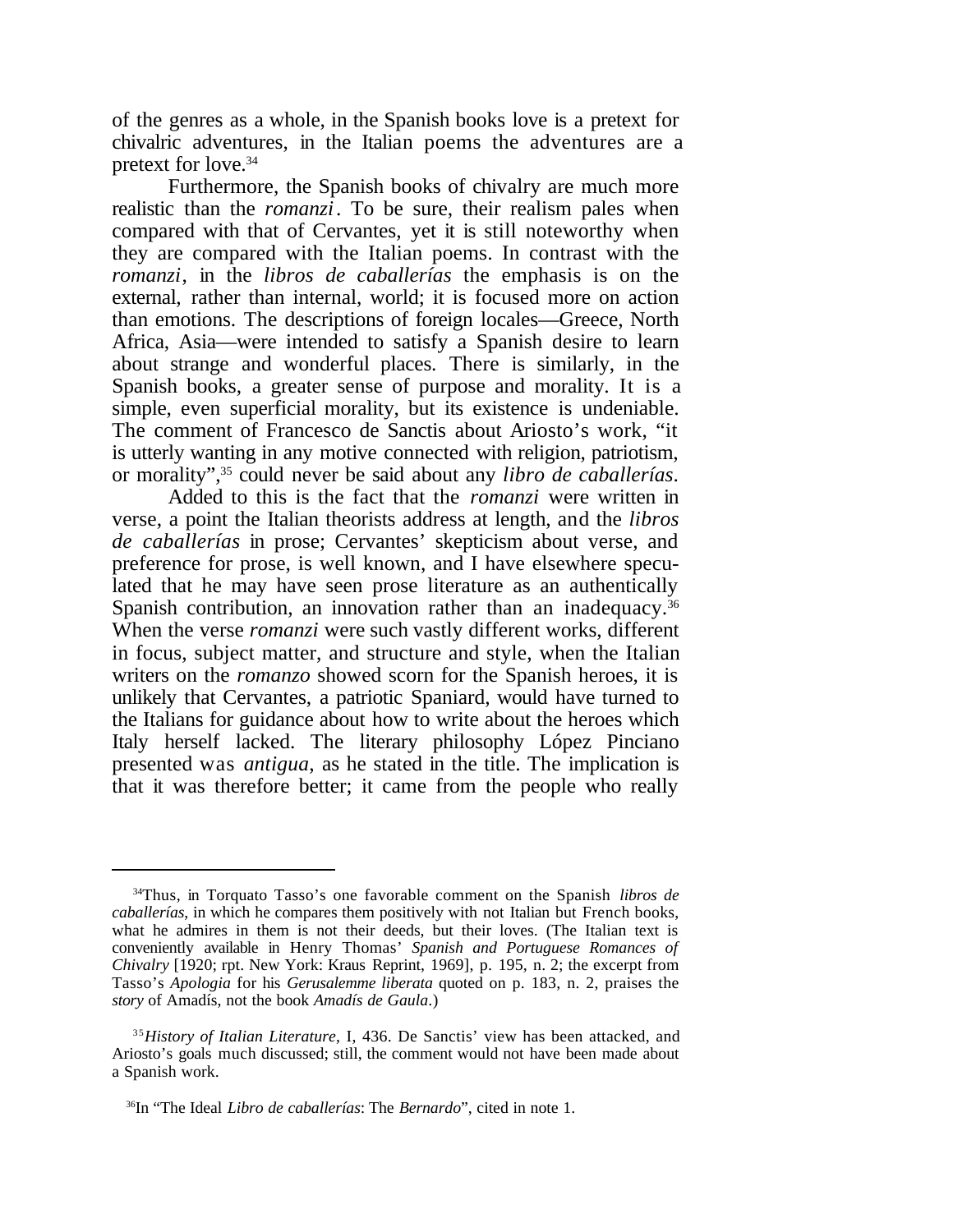knew about heroism, the Greeks.<sup>37</sup>

Torquato Tasso's *Discorsi del poema eroico* is, of his theoretical works, that most likely to have attracted Cervantes. Yet looking through it,<sup>38</sup> I find it hard to accept that Cervantes had read it. He certainly shows little influence of it. His categories of literature are those of López Pinciano, not Tasso; López Pinciano shares Cervantes' enthusiasm for Heliodorus, whom Tasso hardly mentions;<sup>39</sup> Cervantes follows the Aristotelian division of a work into beginning, middle, and end, not Tasso's division into introduction, perturbation, reversal, and conclusion; he shows no influence at all of Tasso's lengthy and illustrated (even overillustrated) discussion of style.

So if there was any influence, it was, at most a very selective one. Yet even that does not resist examination. Let us look, in their original languages, at the words of Cervantes' canon (I, 47) which

<sup>&</sup>lt;sup>37</sup>While we today see ancient Greece as the birthplace of philosophy and literature, it was seen in the Middle Ages and Renaissance as the age of great heroes, from whom contemporaries had much to learn. I commented on this briefly in a note to my edition of Diego Ortúñez de Calahorra's *Espejo de príncipes y cavalleros*, Clásicos castellanos, 193-98 (Madrid: Espasa-Calpe, 1975), I, 29.

<sup>&</sup>lt;sup>38</sup>I have used the translation of Mariella Cavalchini and Irene Samuel (Oxford: Clarendon Press, 1973), on which there is a review article by Anthony Oldcorn, "Tasso's Theory of the Epic", *Italica*, 53 (1976), 495-502. They say on pp. xx-xxi: "[The influence of Tasso's *Discorsi*] probably cannot be attributed to the cogency of their argument; though basically lucid and sequential, in detail it too often loses itself in side issues, sometimes set off by a mere word, as the author wanders into elaborate agreement or disagreement with his authorities, as if in fear lest his reader otherwise suspect him of not knowing what others have said on his subject. The style shows corresponding defects: overelaboration of the trivial or subordinate at the cost of logical continuity, unwarranted repetitions, excessive citation of irrelevant testimony, an awkward vein of self-deprecation. The writing is diffuse, at times verging on incoherence." Contrast this with McInnis' comment on López Pinciano's work: "He does more than repeat commonplaces: he supplies an original framework which organizes these ideas into a coherent system accessible to the layman. His successful incorporation of the principles of allegory and mimesis into the very structure of his treatise reveals his mature assimilation of the major critical ideas of his time" (p. 21).

Both of Tasso's critical works have been translated into English by Arlow Fielding Hill: "Tasso on Epic Poetry. *Discourses on the Heroic Poem* and *Discourses on the Art of Poetry*", unpublished Ph.D. dissertation, Columbia University, 1970 (abstract in *Dissertation Abstracts International*, 33 [1973], 5680A).

<sup>&</sup>lt;sup>39</sup>Nor do the other Italian theorists: "Considering the bulk of Italian theoretical writings, the attention which they devote to Heliodorus' work is very slight" (Forcione, *Cervantes, Aristotle, and the "Persiles",* p. 69, n. 43).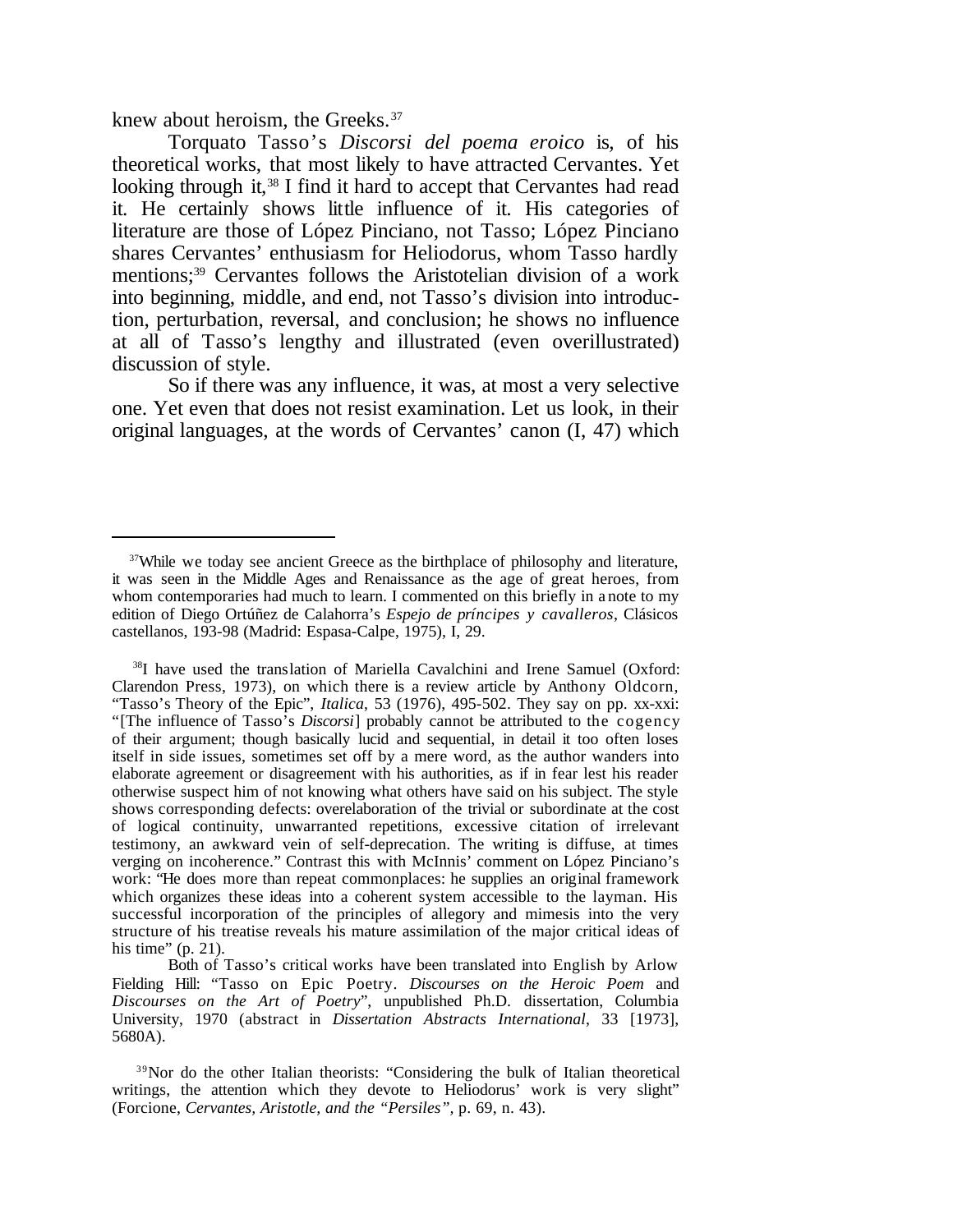Forcione claims reflect direct borrowing from Tasso:<sup>40</sup>

naufragios, tormentas, rencuentros y batallas

pintando un capitán valeroso…mostrándose prudente, previniendo las astucias de sus enemigos, y eloquente orador… maduro en el consejo

pintando ora un lamentable y trágico sucesso, aora un alegre y no pensado acontecimiento

Puede mostrar las astucias de Ulixes, la piedad de Eneas, la valentía de Aquiles, las desgracias de Éctor, las traiciones de Sinón, la amistad de Eurialo, la liberalidad de Alexandro, el valor de César, la clemencia y verdad de Trajano, la fidelidad de Zopiro, la prudencia de Catón, y finalmente, todas aquellas acciones que pueden hazer perfecto a un varón ilustre, aora poniéndolas en uno solo, aora dividiéndolas en muchos.

Hanse de casar las fábulas mentirosas con el entendimiento de los que las leyeren.

ordinanzi d'esserciti… battaglie terrestri e navali…espugnazioni di città, scaramucce e duelli…tempeste

opere di credulità, di audacia, di cortesia, di generosità

avvenimenti d'amore, or felici, or infelici, or lieti or compassionevoli

Si ritrova in Enea l'eccellenza della pietà, della fortezza militare in Achille, della prudenza in Ulise, e, per venire a i nostri, della lealtà in Amadigi, della constanza in Bradamante.

con la sembianza della verità ingannare il lettore

Where in this is the direct influence of Tasso on Cervantes? And whose are the more thoughtful comments?

That Cervantes was at some point exposed to some of Torquato Tasso's literary ideas seems to me all but certain. Yet if López Pinciano's treatise is not a sufficient vehicle to explain Cervantes knowledge of these ideas, we still need not assume, to account for his knowledge, that Cervantes read the *Discorsi* in

<sup>4 0</sup>I have taken the Italian texts from Forcione, *Cervantes, Aristotle, and the "Persiles",* pp. 101 and 109.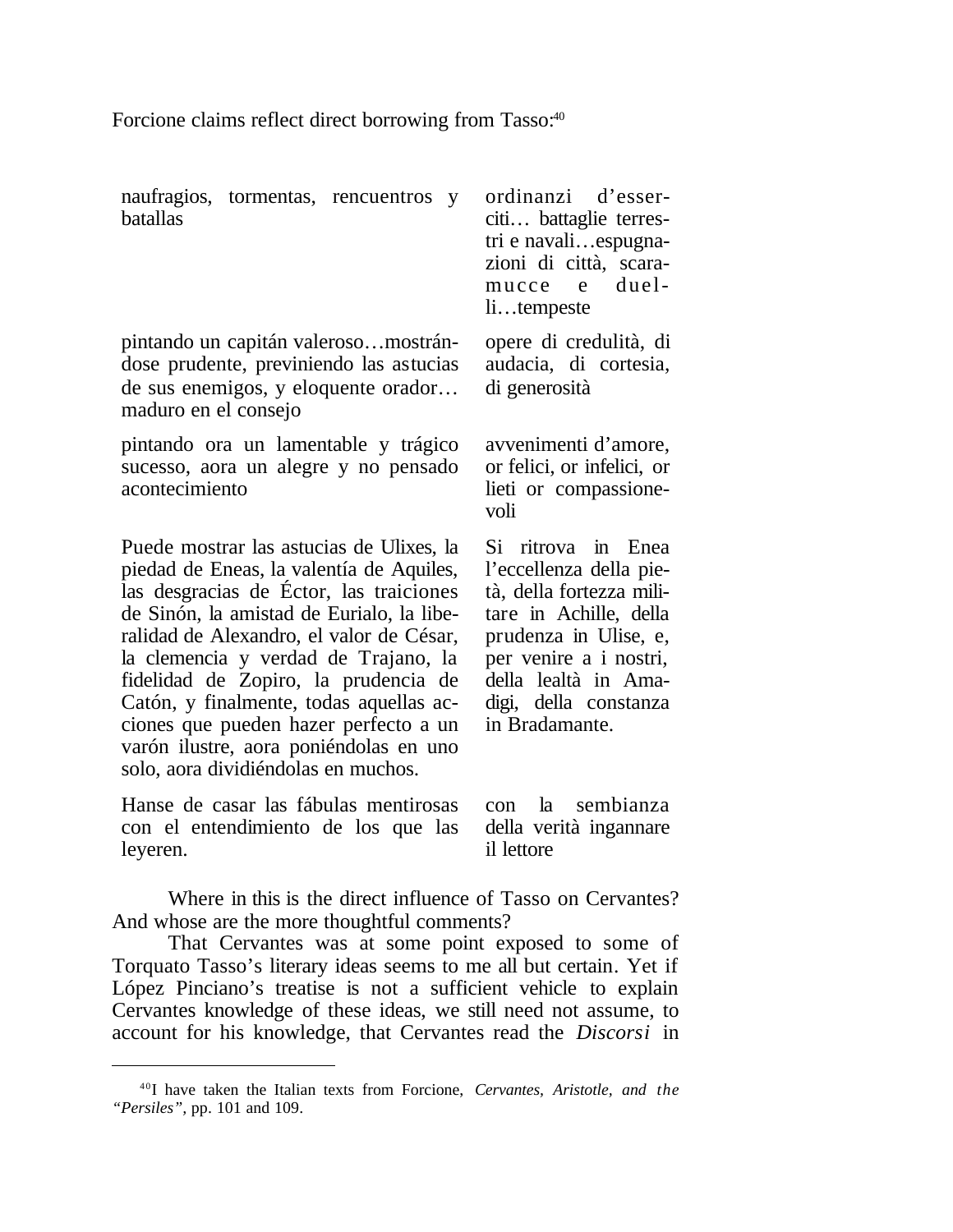Italian. Tasso's principles were much discussed in the literary circles he frequented; Lope, for example, refers to them in Book IV of the *Peregrino* (1604) and in the prologue to the *Jerusalén conquistada* (1609). Yet I will suggest another specific channel, a Spanish channel, through which knowledge of Tasso could have come. I refer to Cristóbal de Mesa, a fanatical promoter of Tasso, who stated proudly in his writings that he had spent five years in close contact with him; Mesa knew Tasso's literary theory well. <sup>41</sup> The paths of Cervantes and Mesa crossed at many points. Both frequented literary circles in the capital; both received assistance from the Conde de Lemos, and wanted to accompany him to Naples; both dedicated books to the Duque de Béjar, although it is not documented that Cervantes received the help from Béjar that Mesa did. Cervantes praised Mesa in both the *Parnaso* and in the "Canto de Calíope"; Mesa thanked and praised Cervantes in his *Restauración de España* (1607).<sup>42</sup> The two obviously knew each other, and Tasso would have been a logical topic to discuss.43

 $42$ Fol. 177<sup>r</sup>, Book X, Stanza 112 (misnumbered 102): "Tú que en tu Galatea, Miguel Cervantes, / Ganando nombre en siglos infinitos: / Vaticinaste aquestas obras antes, / Paloma heroica anunciando a mis escritos…."

<sup>&</sup>lt;sup>41</sup>Allí [Italy] gusté del agua de Pegaso / comunicando la gentil persona / y la doctrina del Torquato Taso"; quoted by Giovanni Caravaggi, *Studi sull'epica ispanica del Rinascimento* (Pisa: Università di Pisa, 1974), p. 247, whose Chapters 8 ("Un divulgatore fanatico: C. de Mesa") and 9 ("Significato dell'imitazione tassiana nelle opere di C. de Mesa") are the best introduction to Mesa's role in transmission of Tasso's literary ideas; Caravaggi also includes in an appendix "La fortuna critica de C. de Mesa". On Mesa's life and Spanish friendships, see the annotators of Cervantes, especially José Toribio Medina, in his edition of the *Parnaso* (Santiago de Chile, 1925), II, 164-69, and Joaquín de Entrambasaguas, "Una guerra literaria del Siglo de Oro. Lope de Vega y los preceptistas aristotélicos", in his *Estudios sobre Lope de Vega*, segunda edición corregida y aumentada (Madrid: CSIC, 1967), I, 149- 56.

<sup>43</sup>Mesa also discussed Tasso and his literary ideas in the prologues to his epics *Las navas de Tolosa* (1594) and *La restauración de España* (1607). The less important of these, the latter, is extracted by Gallardo, *Ensayo de una biblioteca española de libros raros y curiosos*, III (Madrid, 1888), cols. 781-83. In the more important, that to *Las navas de Tolosa*, Mesa says: "con todo quanto Grecia se jata y blasona no es poderosa para darnos más que un perfeto eroico en Homero, ni la antigua Italia mas que un Virgilio, y la moderna un Taso. Y quanto aya imitado el Latino al Griego, y el Toscano al Latino, es de suerte que la Eneida podría tener nombre de Ilíada, y la Jerusalem de Eneida; que aun en esto parece que tuvieron tanta correspondencia, que como el Poema más perfeto es el que trata una acción de uno imitó el uno al que entonó la ira de Achiles, y otro al que cantó las armas de Eneas: y assí a venido una edad como eredando la riqueza de la otra. Y porque no es mi intento hazer comparación aquí de los escritores de nuestros tiempos dando nombre de eroico a solo el Torcuato, ni entrar en la controversia de las academias Florentina, y Napolitana en si al Ariosto por no conocérsele sujeto señaladoço de Orlando, o del cerco de Paris, o guerras de Agramante, y aver hecho medio poema prosiguiendo el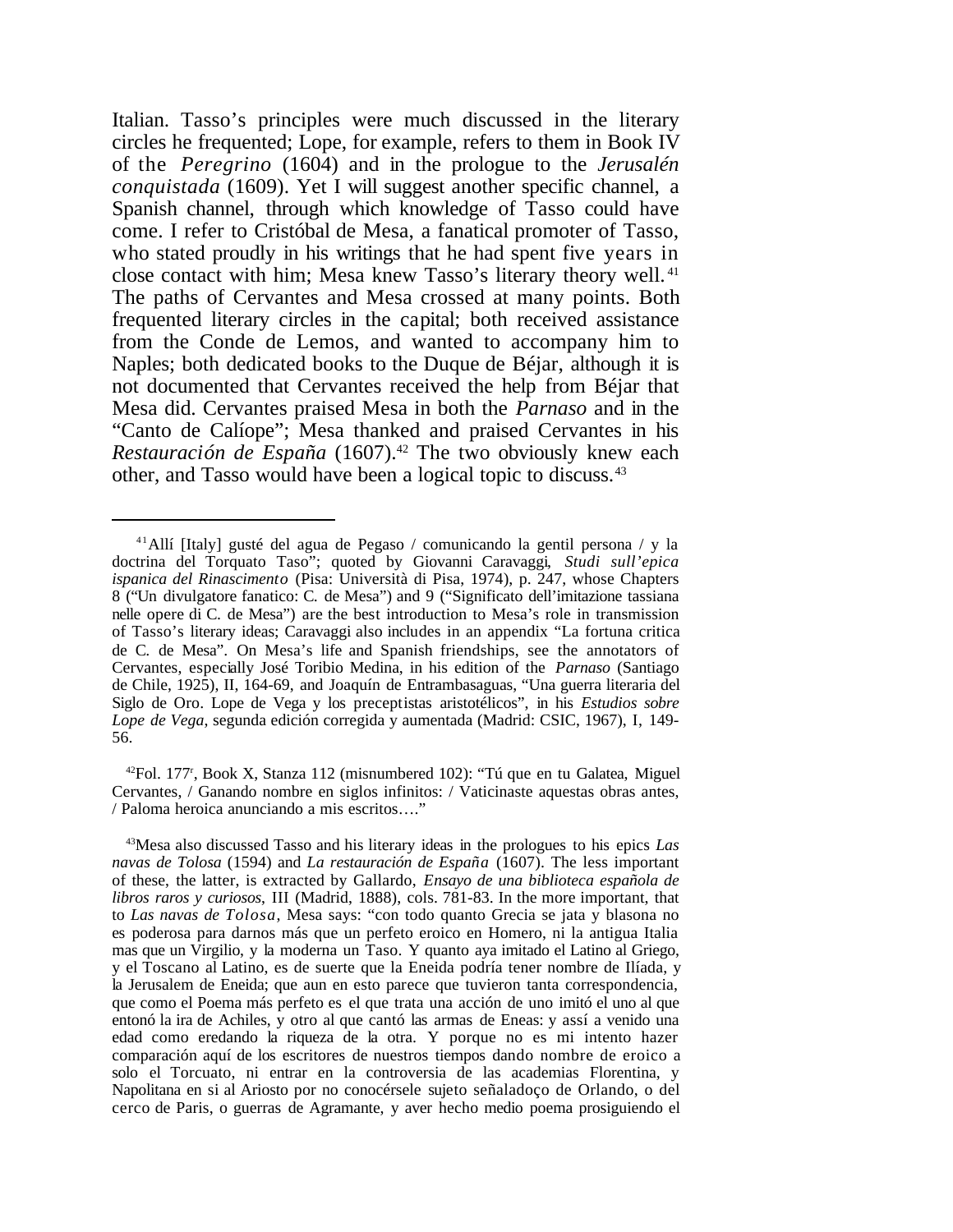Cervantes could well have learned through Mesa something of Torquato Tasso's life. Robert A. Hall, Jr. has already pointed out the surprising similarities between the personalities and experiences of Alonso Quijano and Torquato's father Bernardo, both of whom were admirers of Amadís and believers in chivalric ideals.<sup>44</sup> Yet the parallels with Torquato, also an admirer of Amadís (his father's *Amadigi*; De Sanctis, p. 649), are even more extensive, for which reason Torquato was, like Don Quixote, a favorite subject of the Romantics. $45$  Torquato Tasso, a poor, unmarried, but dignified and principled gentleman, was the most famous *loco* in the Europe of Cervantes' day. Like Don Quixote, he suffered from a "mania di persecuzione", melancholy, and hallucinations.<sup>46</sup> Just as Don Quixote was a *cuerdo loco*, Torquato was known in the 1580's and 1590's as a "savio-pazzo",<sup>47</sup> in "a state fluctuating between sanity and madness" (De Sanctis, p. 643), possessed of a special wisdom precisely because of his madness (Godard, p. 14). His melancholy, balanced by choleric outbursts of rage, was widely considered to be the result of a humoral imbalance (Godard, p. 15). On two occasions, believing himself sane, he escaped from his semi-confinement, secretly of course,<sup>48</sup> and wandered around Italy; friends were much concerned about him and tried to get him back to circumstances under which he could be cared for.

An assessment of the significance of these parallels between Torquato Tasso and Cervantes' protagonist lies outside the scope of this article; I would not want to be taken as saying that Tasso

enamorado, y começar por el episodio de la huida de Angélica se le aya de atribuir antes nombre de Romançador que de Épico, solamente diré que por la deuda natural que deven los hombres a sus patrias…e querido hazerle esta oferta de mi talento…."

Mesa is also the author of an undistinguished "Compendio del arte poética", published in his *Diversas rimas* (Madrid, 1607), fols. 148<sup>v</sup>-51<sup>v</sup>, and, according to Palau, separately, with a different title page.

<sup>44</sup>"A Possible Italian Model for *Don Quixote*", *Italica*, 24 (1947), 233-34.

<sup>45</sup>Hugh Honour, *Romanticism* (New York: Harper and Row, 1979), pp. 264-71. I would like to thank William Cloonan for this information and reference.

<sup>46</sup>Giovanni Getto, "Torquato Tasso", in *Letteratura italiana. I maggiori* (Milan: Carlo Marzorati, 1956), I, 459-93, at p. 461; De Sanctis, p. 643. For further details, the standard biography is that of Angelo Solerti, *Vita di Torquato Tasso* (Turin: Loescher, 1895). Williamson (pp. 148-49) cites some nineteenth-century examinations of Tasso's madness, which I have not seen.

<sup>47</sup>Alain Godard, "Le 'sage délirant': la 'folie' du Tasse, selon les premiers biographes", in *Visages de la folie (1500-1650) (domaine hispano-italien)*, ed. Augustin Redondo and André Rochon (Paris:La Sorbonne, 1981), pp. 13-22, at p. 14.

<sup>48</sup>"In circonstanze romanzeschi" (Getto, p. 461).